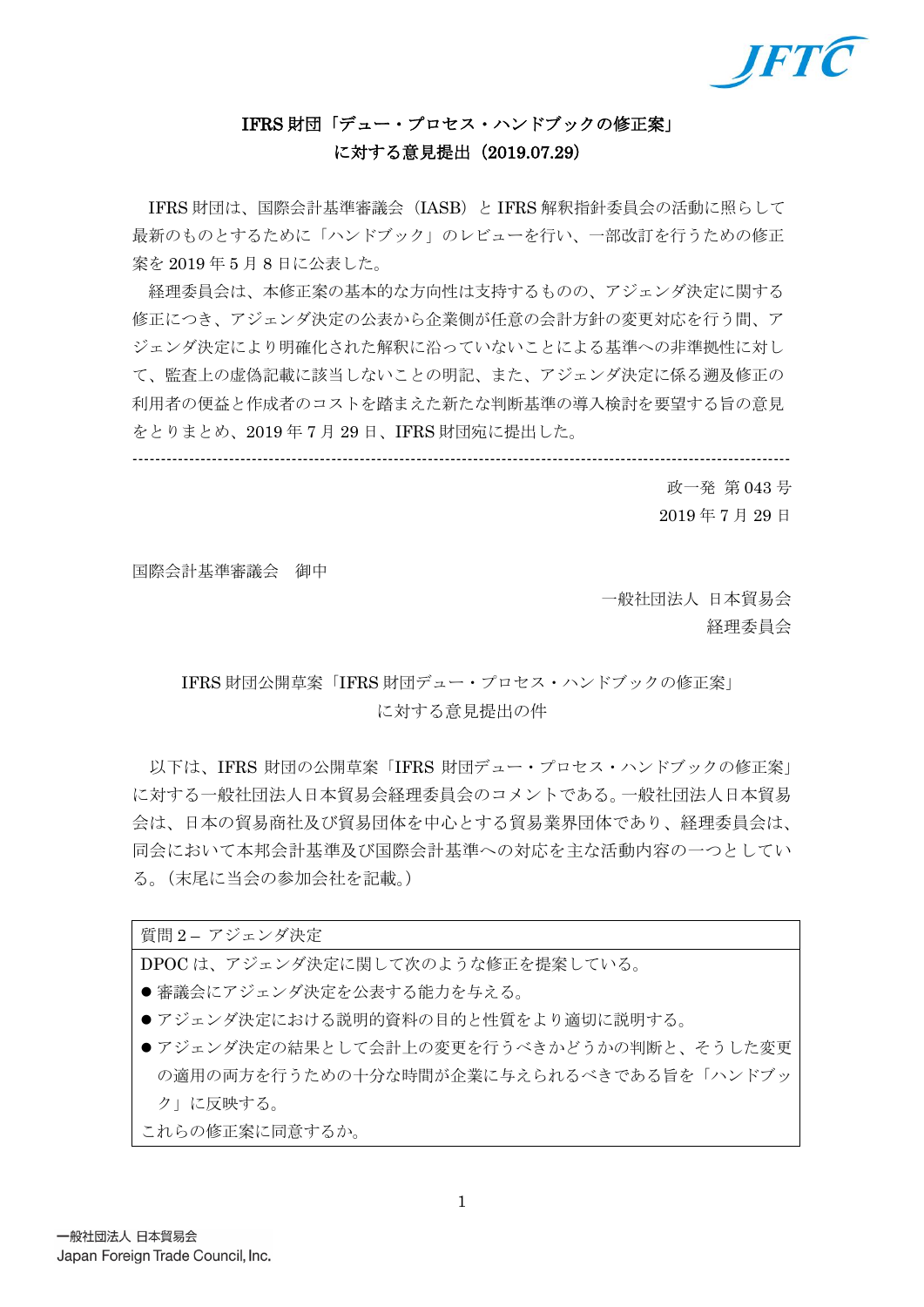

・アジェンダ決定における説明的資料の目的と性質をより適切に説明することについて

アジェンダ決定に説明資料を含めることの目的は、IFRS 適用における首尾一貫性をさら に促進することであり、追記内容に異論は無いため、本修正案に同意する。

・アジェンダ決定の結果として会計上の変更を行うべきかどうかの判断と、そうした変更 の適用の両方を行うための十分な時間が企業に与えられるべきである旨を「ハンドブック」 に反映することについて

アジェンダ決定の結果として会計方針の変更が必要となる場合に、変更を適用するため の十分な時間が企業に与えられることが明記されたことは、財務諸表作成者にとって前向 きな変更であると評価できるため、本修正案に同意する。

一方、実務上の取り扱い・明確化という観点で、以下に付き追記を検討願いたい。

- (1) 即時適用が困難な場合に、「十分な時間」をかけて企業は任意の会計方針の変更を行 うこととなるが、移行期間の会計処理が監査上の虚偽記載事項として扱われる可能 性があり、また、これまでそのような指摘を監査法人から受けたことも実際にある ため、アジェンダ決定の公表から企業側の対応が可能となる一定の間は、アジェン ダ決定により明確化された解釈に沿っていないことによる、基準への非準拠性に対 して、監査上の虚偽記載に該当しないことについても明記頂きたい。
- (2)アジェンダ決定にかかる遡及修正の新たな"判断基準"(利用者の便益と作成者のコ ストを踏まえるなどの)の導入を検討頂きたい。

アジェンダ決定の内容に応じて会計方針の変更に要する時間は企業により様々であ る。アジェンダ決定に強制力はなく、基準自体の変更を伴わないことは了解してい るが、結果的に任意の会計方針の変更となる場合には、過年度の遡及修正も含めた 対応が必要となり作成者の負荷は大きい。個々のアジェンダ決定に「経過措置」の 規定を置くことは困難であると承知しているが、(IAS8 で規定する)通常の任意の 会計方針の変更における「実務上不可能では無い場合の遡及修正」に変わる"判断 基準"(利用者の便益と作成者のコストを踏まえ、全ての会計方針の変更を自動的に 遡及修正することは不要とする)が必要と考える。

以 上

2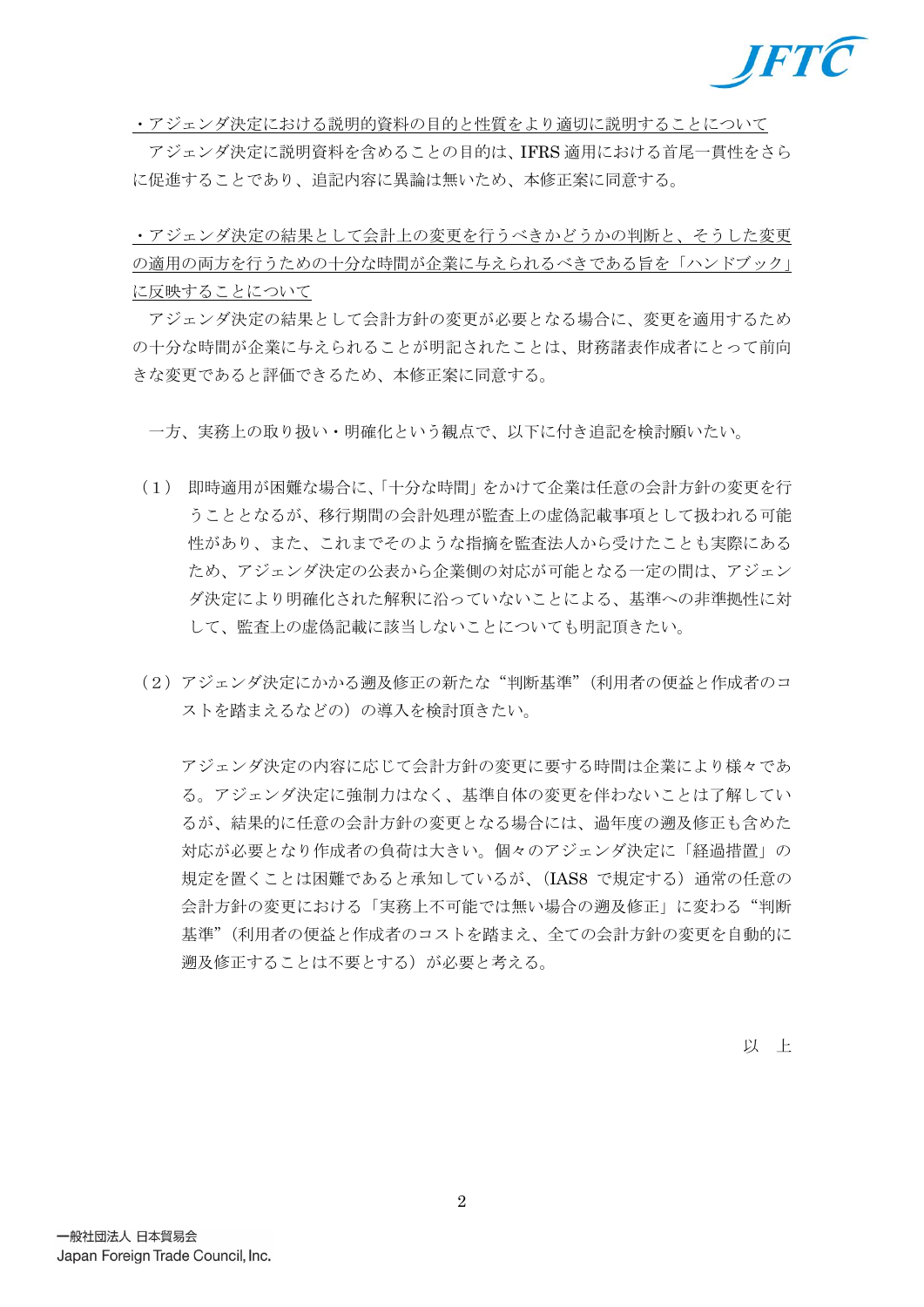

## 一般社団法人日本貿易会

〒105-6106 東京都港区浜松町 2-4-1 世界貿易センタービル 6 階 URL http://www.jftc.or.jp/

## 経理委員会委員会社

CBC 株式会社 蝶理株式会社 阪和興業株式会社 株式会社日立ハイテクノロジーズ 稲畑産業株式会社 伊藤忠商事株式会社 岩谷産業株式会社 JFE 商事株式会社 兼松株式会社 興和株式会社 丸紅株式会社 三菱商事株式会社 三井物産株式会社 長瀬産業株式会社 日鉄物産株式会社 野村貿易株式会社 神栄株式会社 双日株式会社 住友商事株式会社 豊田通商株式会社 ユアサ商事株式会社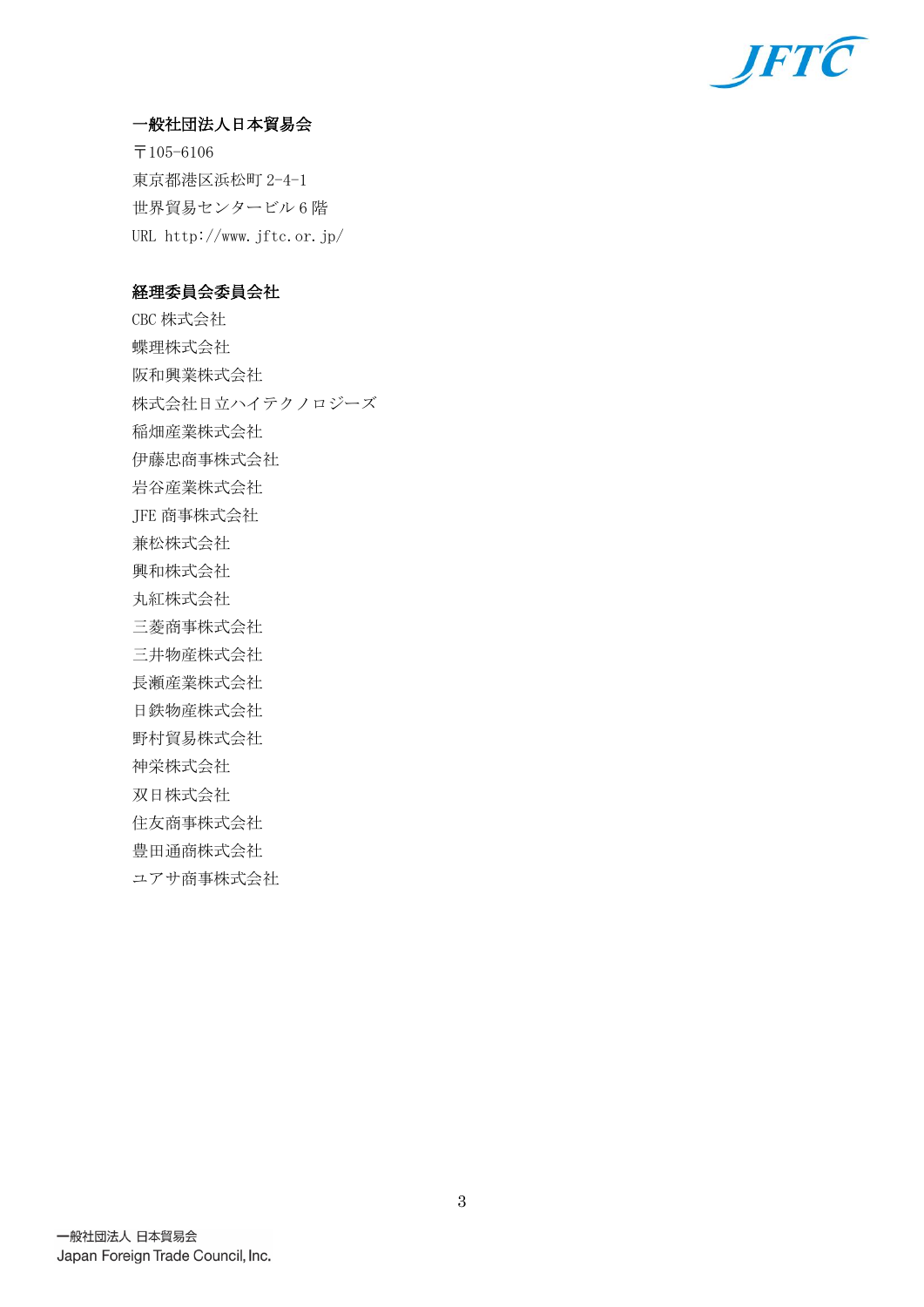

Document No. 043 July 29, 2019

Accounting & Tax Committee Japan Foreign Trade Council, Inc.

To the International Accounting Standards Board

### **Comments on Proposed Amendments to Due Process Handbook**

The following are the comments of the Accounting & Tax Committee of Japan Foreign Trade Council (JFTC) regarding Proposed Amendments to Due Process Handbook. JFTC is a trade-industry association with Japanese trading companies and trading organizations as its core members, while the principal function of its Accounting  $\&$  Tax Committee is to respond to developments in Japanese and international accounting standards. (Member companies of JFTC Accounting & Tax Committee are listed at the end of this document.)

### *Question 2—Agenda decisions*

The DPOC has proposed the following amendments relating to agenda decisions:

- to provide the Board with the ability to publish agenda decisions;
- to better explain the objective and nature of explanatory material in an agenda decision; and
- to reflect in the Handbook that an entity should be entitled to sufficient time both to determine whether to make an accounting policy change as a result of an agenda decision, and to implement any such change.

Do you agree with these proposed amendments?

 Regarding the proposed amendment to better explain the objective and nature of explanatory material in an agenda decision

We agree with this proposed amendment because the objective of including explanatory material in an agenda decision is to promote greater consistency in the application of IFRS Standards, and we have no objection to the addition of new information.

 Regarding the proposed amendment to reflect in the Handbook that an entity should be entitled to sufficient time both to determine whether to make an accounting policy change as a result of an agenda decision, and to implement any such change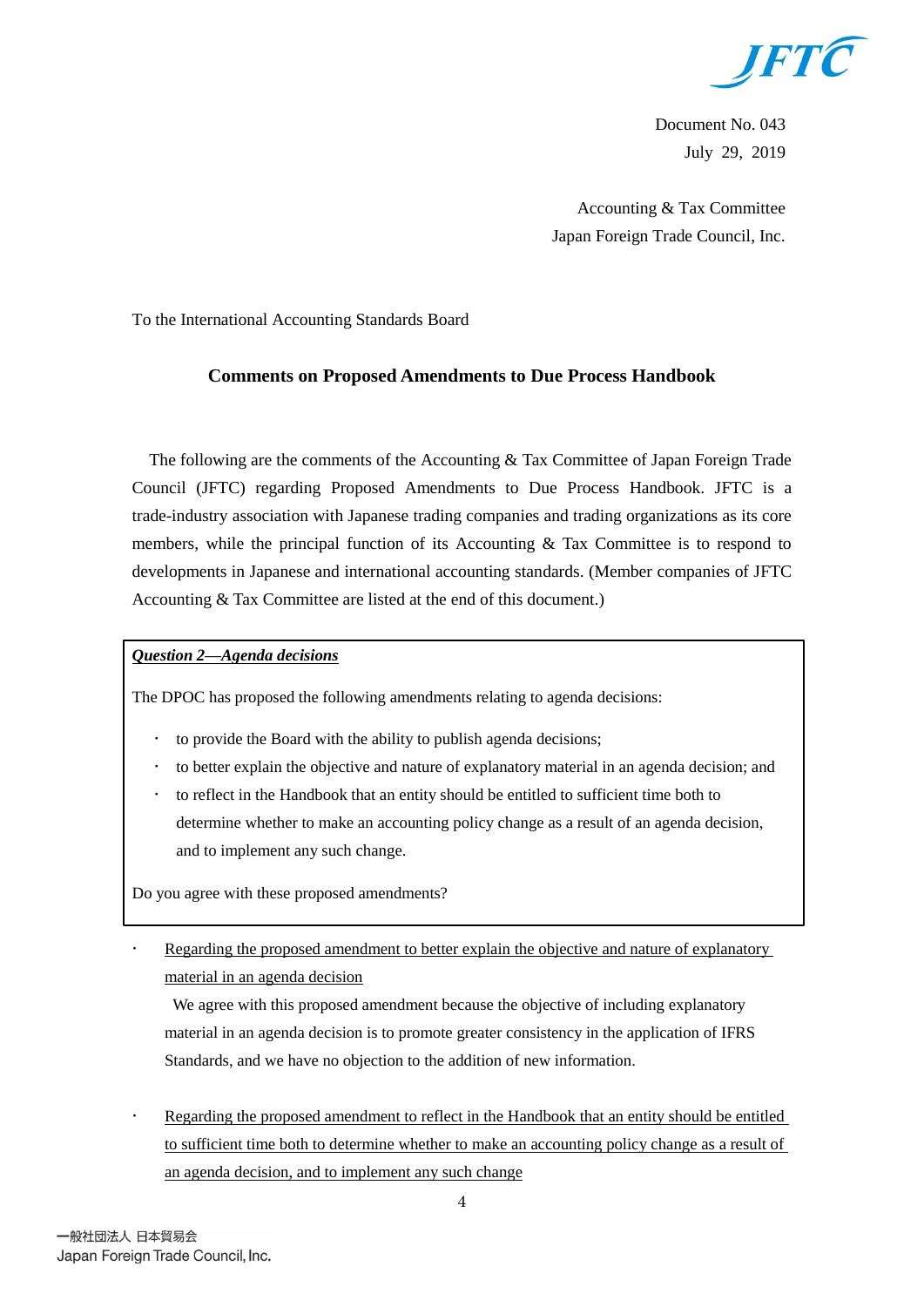

We agree with this proposed amendment because the stipulation that an entity will be entitled to sufficient time to implement any accounting policy change that becomes necessary as a result of an agenda decision can be commended as a positive change for preparers of financial statements.

However, we would like the DPOC to consider addressing the additional points below in order to indicate how agenda decisions should be handled in practice, and to enhance clarity.

- 1) If immediate implementation of a change is unfeasible, an entity is allowed "sufficient time" to change its accounting policy voluntarily. However, the entity's accounting during the transitional period could potentially be treated as misstatement from an auditing perspective, because we have experienced arguments with auditors on such misstatements in actual cases in the past. We therefore request clarification that, for a certain period from publication of the agenda decision until the entity is able to take action, lack of compliance with standards of an entity not aligning with the interpretation specified in the agenda decision, will not constitute misstatement from an auditing perspective.
- 2) We would like the DPOC to consider implementing new decision-making criteria for retrospective application relating to agenda decisions (taking into account the benefits for users and the costs for preparers, etc.).

Depending on the content of an agenda decision, the time required to change accounting policy will vary from one entity to another. We understand that agenda decisions are not mandatory and do not change the standards themselves, but when they result in voluntary changes to accounting policy, the action required includes retrospective application relating to past fiscal years, which places considerable burden on the preparer. We appreciate that it is difficult to provide transitional measures for each individual agenda decision, but we think it is necessary to replace the usual requirement for retrospective application following voluntary changes to accounting policy "except to the extent that it is impracticable" (as stipulated in IAS 8) with decision-making criteria (specifying that, in light of the expected benefits for users and the costs for preparers, automatic retrospective application is not required for all changes to accounting policy).